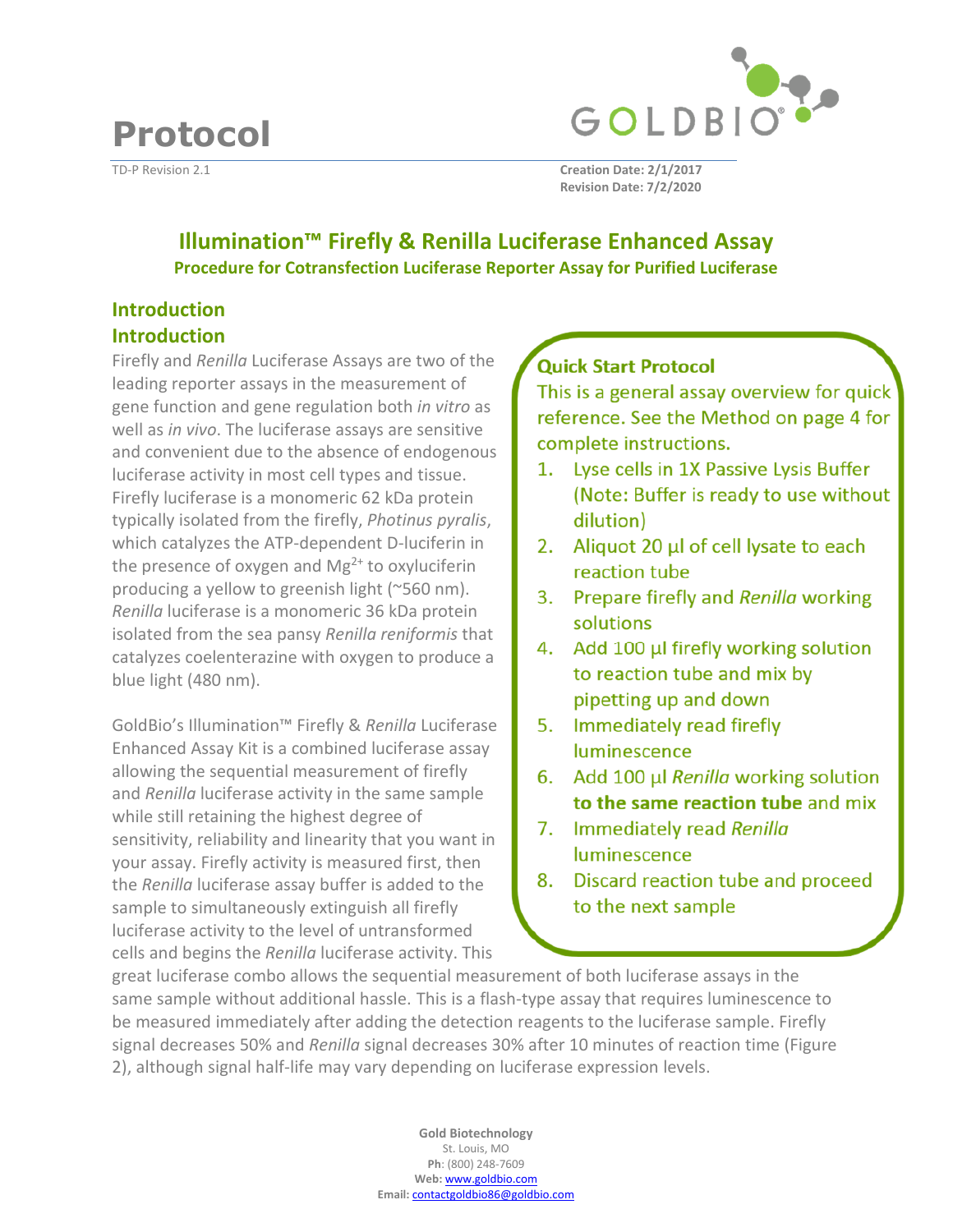

**Note: When assaying purified recombinant firefly luciferase in the 1X Passive Lysis Buffer [included in the kit, we rec](https://www.goldbio.com/product/12785/illumination-firefly-luciferase-stabilizer)ommend adding Illumination™ Firefly Luciferase Stabilizer (Catalog # I-940) to the lysis buffer. G[oldBio also offe](https://www.goldbio.com/product/12782/illumination-firefly-renilla-luciferase-enhanced-assay-kit-for-purified-luciferase)rs Illumination™ Firefly &** *Renilla* **Luciferase Enhanced Assay Kit for Purified Luciferase (Catalog # I-921) which includes the stabilizer with the normal components of the regular Illumination™ Firefly &** *Renilla* **Luciferase Enhanced Assay Kit. The stabilizer is not required for use with cell lysates or purified recombinant** *Renilla* **luciferase.** 



## **Kit Components**

|                                 | $I-920-50$           | $I-920-150$  | I-920-1000              |
|---------------------------------|----------------------|--------------|-------------------------|
| Component                       | (50 assays)          | (150 assays) | $(1000 \text{ assays})$ |
| 1X Passive Lysis Buffer         | $15 \text{ ml}$      | $15$ ml      | 100 ml                  |
| <b>Firefly Luciferase Assay</b> | 5 <sub>ml</sub>      | $15$ ml      | $100$ ml                |
| <b>Buffer</b>                   |                      |              |                         |
| Renilla Luciferase Assay        | $5 \text{ ml}$       | $15$ ml      | $100$ ml                |
| <b>Buffer</b>                   |                      |              |                         |
| GoldBio D-Luciferin             | $1 \times 1$ mg      | 3x1mg        | $2 \times 10$ mg        |
|                                 | (LUCK/LUCNA)         | (LUCK/LUCNA) | (LUCK/LUCNA)            |
| <b>GoldBio Enhanced</b>         | $1 \times 200 \mu g$ | 3 x 200 µg   | $1 \times 4$ mg         |
| Coelenterazine                  |                      |              |                         |

**Note: Enough lysis buffer is provided to perform the stated number of assays with cells grown in culture plate sizes ranging from 96-well to 24-well plates.**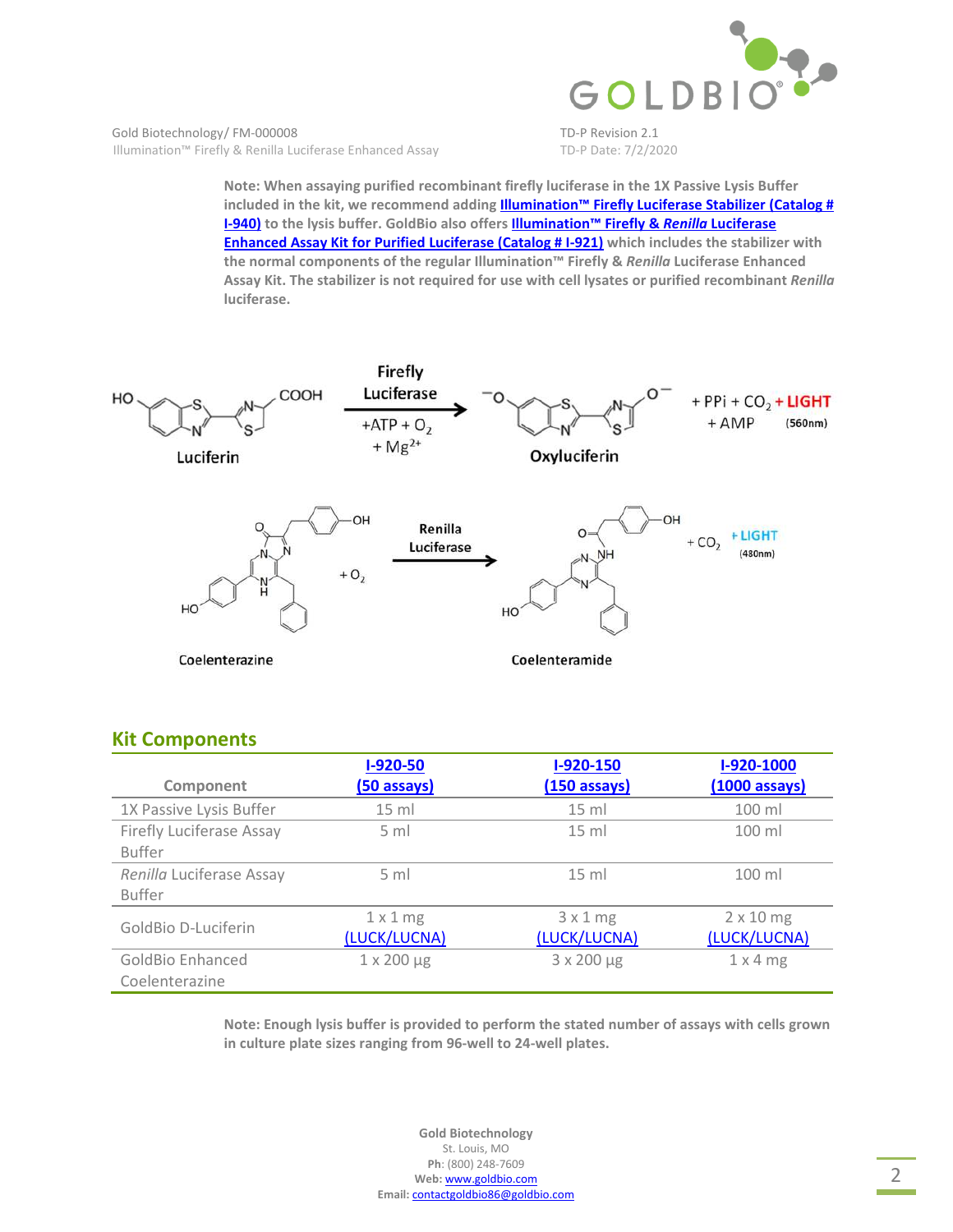

# **Storage/Handling**

Store the kit at -80°C. Firefly and *Renilla* Assay Buffers are stable at -80°C for at least three months from date of receipt. Other components are stable at -20°C or below for at least three months from date of receipt. Kit components are stable for at least 5 freeze/thaw cycles. Product may be shipped on blue ice without reducing performance. Please place at the recommended storage conditions upon receipt of the product.

## **Assay Design Considerations**

#### **Cotransfection experiments**

The cotransfection of a control vector together with a reporter vector can suppress expression of the reporter gene. Therefore, preliminary cotransfection experiments should be carried out to determine the optimal ratio of experimental and control plasmids to reliably measure luminescence values above background while minimizing interference in gene expression between vectors. Total mass of transfected DNA also can affect reporter transfection efficiency and/or gene expression, therefore the total mass of DNA used to transfect each sample should be the same. Control DNA (i.e., empty vector) can be used to balance the total amount of DNA per sample.

#### **Recombinant luciferase enzymes**

Purified recombinant firefly and *Renilla* luciferase enzymes are available commercially, and can be useful, positive controls for luciferase assays. The 1X Passive Lysis Buffer can be used with recombinant firefly or *Renilla* luciferase without the need to add BSA or other enzyme stabilizer. Note that 1X Passive Lysis Buffer contains protein stabilizers that may affect results if the buffer is used in a protein quantitation assay.

## **Determination of assay background**

The expression of a luciferase reporter is quantified by the luminescence produced above background levels. In most cases,



luciferases. Luminescence was measured using a Bio-Tek H1m microplate reader every 2 minutes for 24 minutes, and RLU values were normalized to the first measurement for each reaction.

background created by the reagent in the absence of luciferase is very low compared to signal with luciferase. However, when measuring low levels of luciferase activity, it is important to subtract the background signal from untransfected cells or cells transfected with a negative control vector from measurements of luciferase activity. The contribution of residual firefly luciferase activity to *Renilla* background can be determined by performing the dual luciferase assay in cells transfected with firefly luciferase alone (without *Renilla* luciferase) to determine

> **Gold Biotechnology**  St. Louis, MO **Ph**: (800) 248-7609 **Web:** www.goldbio.com **Email:** contactgoldbio86@goldbio.com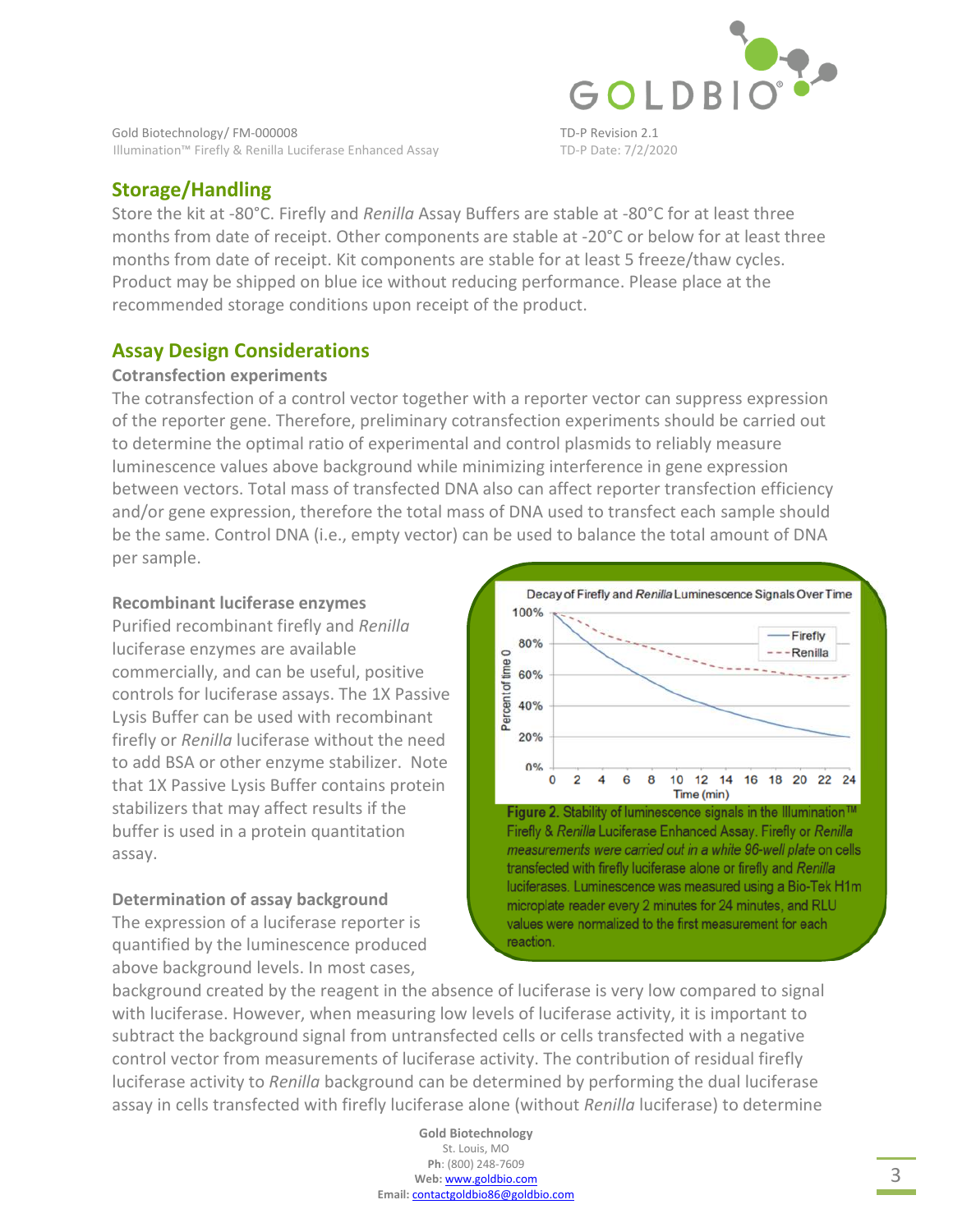

the apparent *Renilla* signal contributed by residual firefly activity. The ratio of firefly and *Renilla* expression levels should be optimized to minimize contribution of residual firefly luminescence to *Renilla* background.

## **Method**

Preparation of Cell Lysates

- 1. 1X passive lysis buffer is ready to use without dilution and may be stored at  $4^{\circ}$ C for up to one month.
- 2. Remove growth medium from cultured cells and gently add a sufficient volume of phosphate buffered salin[e \(PBS\) \(GoldBio Catalog # P-271](https://www.goldbio.com/product/3927/pbs-phosphate-buffered-saline-tablets)) to wash the surface of the culture vessel. Remove the PBS and add 1X passive lysis buffer to each well using the volume recommended below for each type of culture plate:

| Wells/plate | Lysis buffer/well |
|-------------|-------------------|
| 6 well      | 500 µl            |
| 12 well     | $250 \mu$         |
| 24 well     | $100 \mu$         |
| 48 well     | 65 µl             |
| 96 well     | $20 \mu$          |

3. Place the culture plates on a rocking platform or orbital shaker with gentle rocking/shaking to ensure complete and even coverage of the cell monolayer with 1X passive lysis buffer. Rock the culture plates at room temperature for 15 minutes.

> **Note: Cultures that are overgrown are often more resistant to complete lysis and typically require an increased volume of firefly luciferase lysis buffer and/or an extended treatment period to ensure complete lysis. Lifting cells from the plate will facilitate the process of cell ly[sis. See GoldBio's Luciferin In Vitro Handbook](https://www.goldbio.com/documents/1067/Luciferin In Vitro Book v1_160422.pdf) for more tips and suggestions.**

**Note: 1X passive lysis buffer contains protein stabilizers that may affect results of protein quantitation assays.** 

4. Transfer the lysate to a tube or vial. Place at 4°C until ready to assay. If assay will not be performed on the same day, store lysates at -20°C or -80°C.

> **Note (Optional): the lysate can be cleared by centrifugation for 30 seconds at top speed in a refrigerated microcentrifuge and transferred into a new tube.**

Preparation of Firefly Working Solution

1. Thaw firefly luciferase assay buffer at room temperature.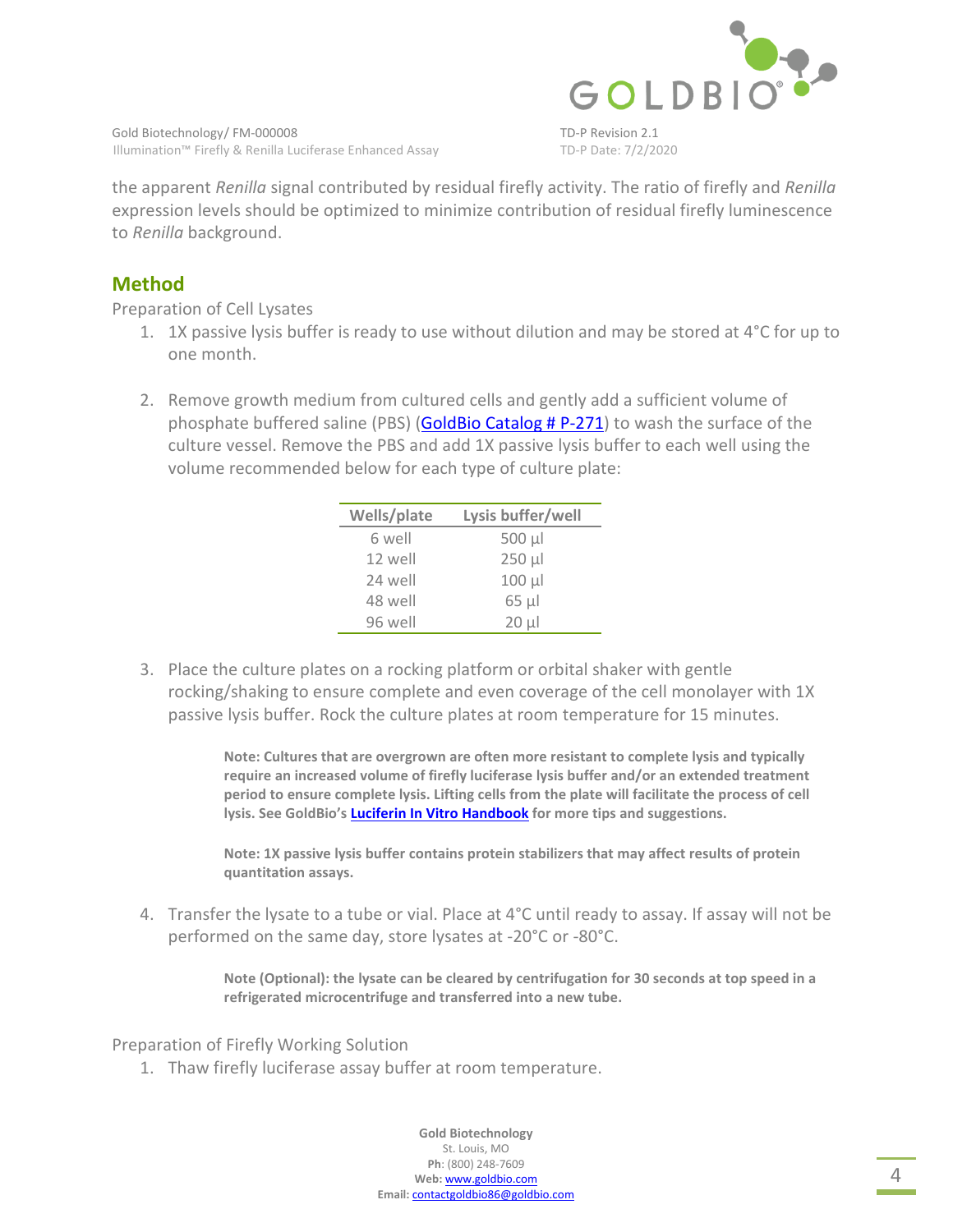

- 2. Prepare 10 mg/ml D-luciferin stock solution. For **I-920-50** or **I-920-150** kits (1 mg Dluciferin), add 100 µl dH2O to the vial and mix. For **I-920-1000** kit (10 mg D-luciferin), add 1 ml dH2O to the vial and mix. The stock solution can be stored for at least 6 months at - 20°C or below, and is stable for up to 5 freeze/thaw cycles.
- 3. Prepare enough firefly working solution to perform the desired number of assays (100 µl working solution per assay). Dilute D-luciferin (10 mg/ml) in firefly luciferase assay buffer at a ratio of 1:50. For example, add 20 µl D-luciferin stock solution to 1 ml firefly assay buffer.

**Note: For best results, working solutions (assay buffer with substrate) should be prepared fresh before each use, and used within 3 hours of preparation. Firefly working solution activity decreases ~10% after 3 hours and ~25% after 5 hours at room temperature.** 

#### Preparation of *Renilla* Working Solution

- 1. Thaw *Renilla* luciferase assay buffer at room temperature.
- 2. Prepare 2 mg/ml enhanced coelenterazine stock solution. For **I-920-50** or **I-920-150** kits (200 µg coelenterazine), add 100 µl dH2O to the vial and mix. For **I-920-1000** kit (4 mg coelenterazine), add 2 ml dH2O to the vial and mix. The stock solution can be stored for at least 3 months at -20°C or below, and is stable for up to 5 freeze/thaw cycles.
- 4. Prepare enough *Renilla* working solution to perform the desired number of assays (100 µl working solution per assay). Dilute enhanced coelenterazine (2 mg/ml) in *Renilla* luciferase assay buffer at a ratio of 1:50. For example, add 20 µl enhanced coelenterazine stock solution to 1 ml *Renilla* assay buffer.

**Note: For best results, working solutions (assay buffer with substrate) should be prepared fresh before each use, and used within 3 hours of preparation.** *Renilla* **working solution activity is stable for up to 3 hours, but background increases up to 60% after 5 hours at room temperature.** 

## Firefly & *Renilla* Luciferase Enhanced Assay

The protocol below is for manual assay using a single-tube luminometer. If your luminometer is equipped with automatic injectors, they may be used to dispense one or both working solutions into each luminometer tube or well of a multiwell plate according to the instructions for your instrument.

- 1. Set up luminometer with parameters recommended for your instrument for dual luciferase assay with an integration time of ~1 second.
- 2. Add 20 µl of cell lysate into a reaction tube that is compatible with your luminometer.